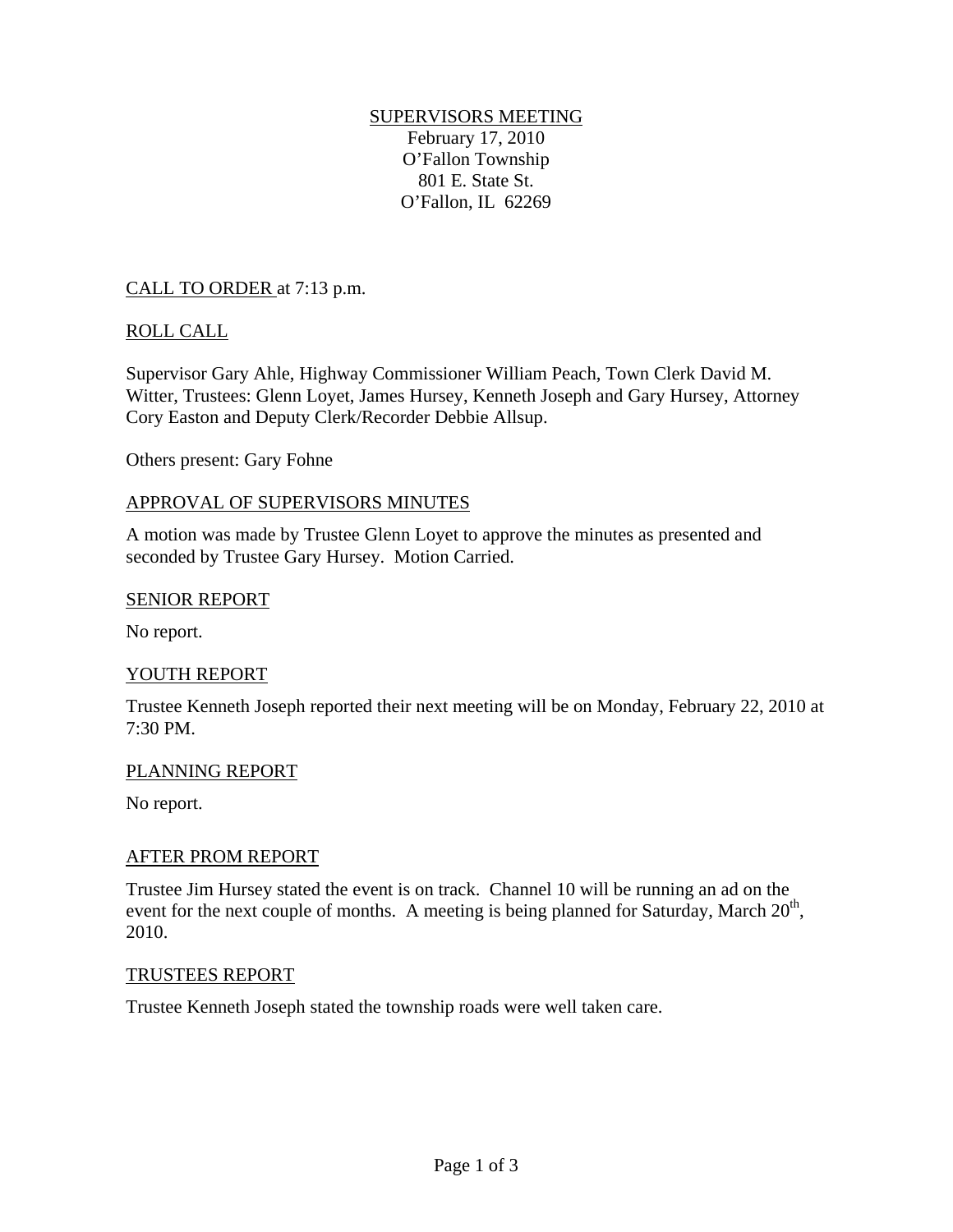# TOWN CLERK REPORT

Town Clerk Dave Witter stated he had met with a couple of web development individuals regarding the development of a Township Website. A brief discussion followed. The Board stated they would like to review the information prior to posting it on the website.

Trustee Glenn Loyet made a motion to approve up to \$2,500 for the development of a website and seconded by Trustee Gary Hursey. Roll Call: Loyet – aye; J. Hursey – aye; Ahle – aye; Joseph – aye and G. Hursey – aye. Motion Carried.

Witter stated he has completed the Freedom of Information Act (FOIA) training and has received a certificate for it. Deputy Clerk Debbie Allsup is in the process of completing the same training.

### SUPERVISORS REPORT

Supervisor Gary Ahle stated the St. Clair County Township Officials will have their quarterly meeting tomorrow night (Thursday, February 18, 2010) at the Caseyville Township Building at 7:00 PM.

### UNFINISHED BUSINESS

None.

## NEW BUSINESS

Supervisor Ahle stated he had attended a TOIRMA (Township Officials of Illinois Risk Management Association) meeting on Thursday, February  $11<sup>th</sup>$ , 2010 with Highway Commissioner Peach. Currently the township has \$3,000,000 in coverage for general liability, auto liability and public official liability. TOIRMA has recommended townships with a population of over 25,000 to increase the amount to \$5,000,000. Following a brief conversation it was decided to table the issue until the next meeting.

The dues for the Township Officials of Illinois Trustees Division in the amount of \$30 are due. Supervisor Gary Ahle made a motion to approve the payment of the dues and seconded by Trustee Kenneth Joseph. Roll Call: Loyet – aye; J. Hursey – aye; Ahle – aye; Joseph – aye and G. Hursey – aye. Motion Carried.

## APPROVAL OF SUPERVISORS BILLS

| Town Fund                 | \$11,196.70 |
|---------------------------|-------------|
| <b>General Assistance</b> | 1,802.09    |

Trustee Glenn Loyet made a motion to authorize the bills of the Supervisor and seconded by Trustee Gary Hursey. Roll Call: Loyet – aye; J. Hursey – aye; Ahle – aye; Joseph – aye and G. Hursey – aye. Motion Carried.

## PUBLIC INPUT

None.